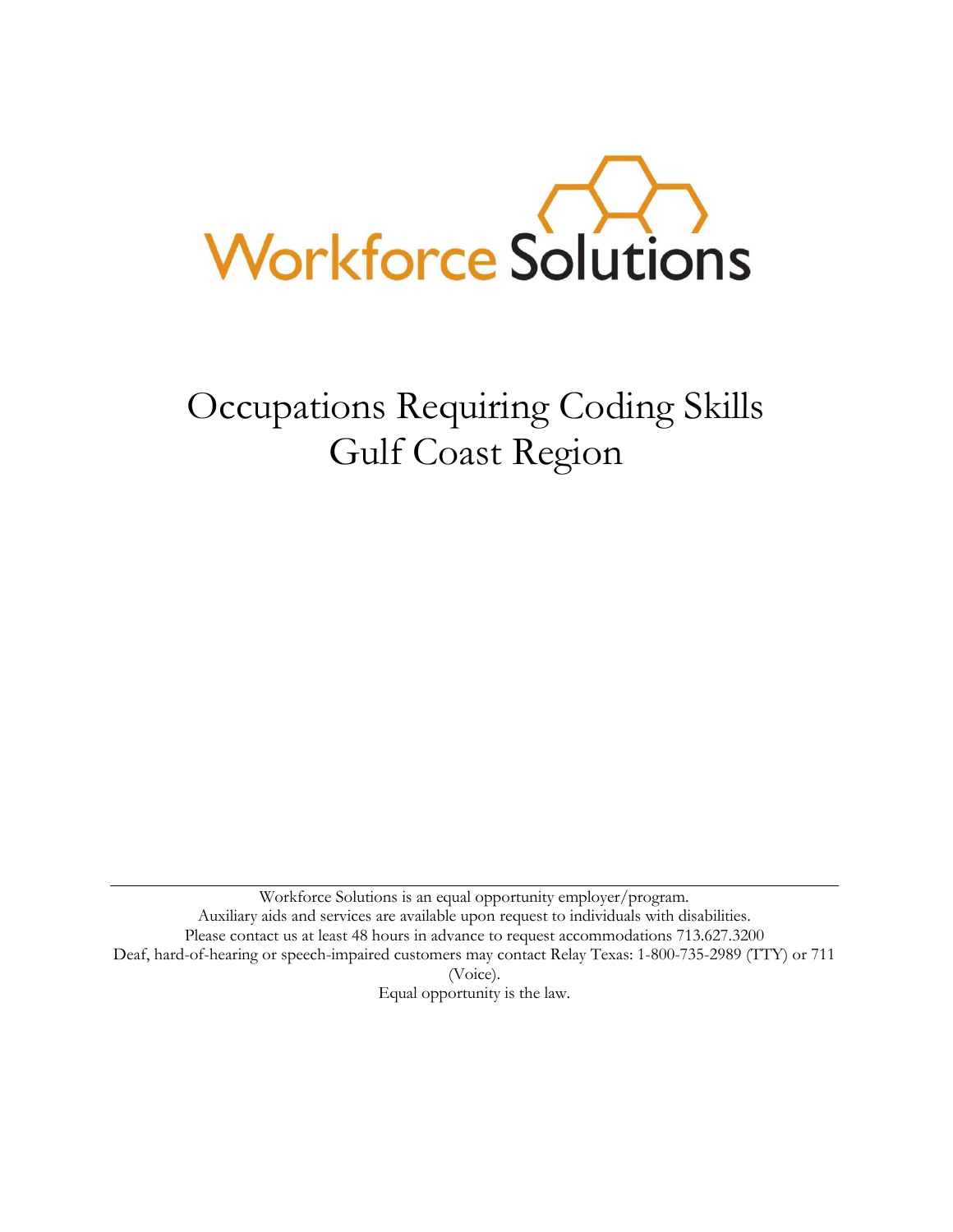# Workforce Demands of Occupations Requiring Coding Skills

"Coder" is a broad term used to reference individuals whose primary function is to write the computer code that allows software programs to run. There is a long list of occupations that require the ability to write computer code.

Computer programming projects vary widely and can require as little as a few days or a year. The work is highly detailed and requires very specific knowledge of programming languages depending on the purpose of the program. A coder's task usually begins after the computer programmer, software developer or engineer completes design specifications for a particular program.

While a computer programmer typically complete tasks of a much larger scale than a coder, they are often the first that comes to mind when referencing coding. In the job market, programmers often are referred to by the language they specialize in or by the type of function they perform or environment in which they work—for example java programmer, COBOL programmer, database programmers, mainframe programmers, or Web programmers.

The following pages provide some data related to occupations requiring coding skills including:

- Past and future employment estimates
- Job advertisement data; hiring trends Wanted Analytics
- Wages
- Education

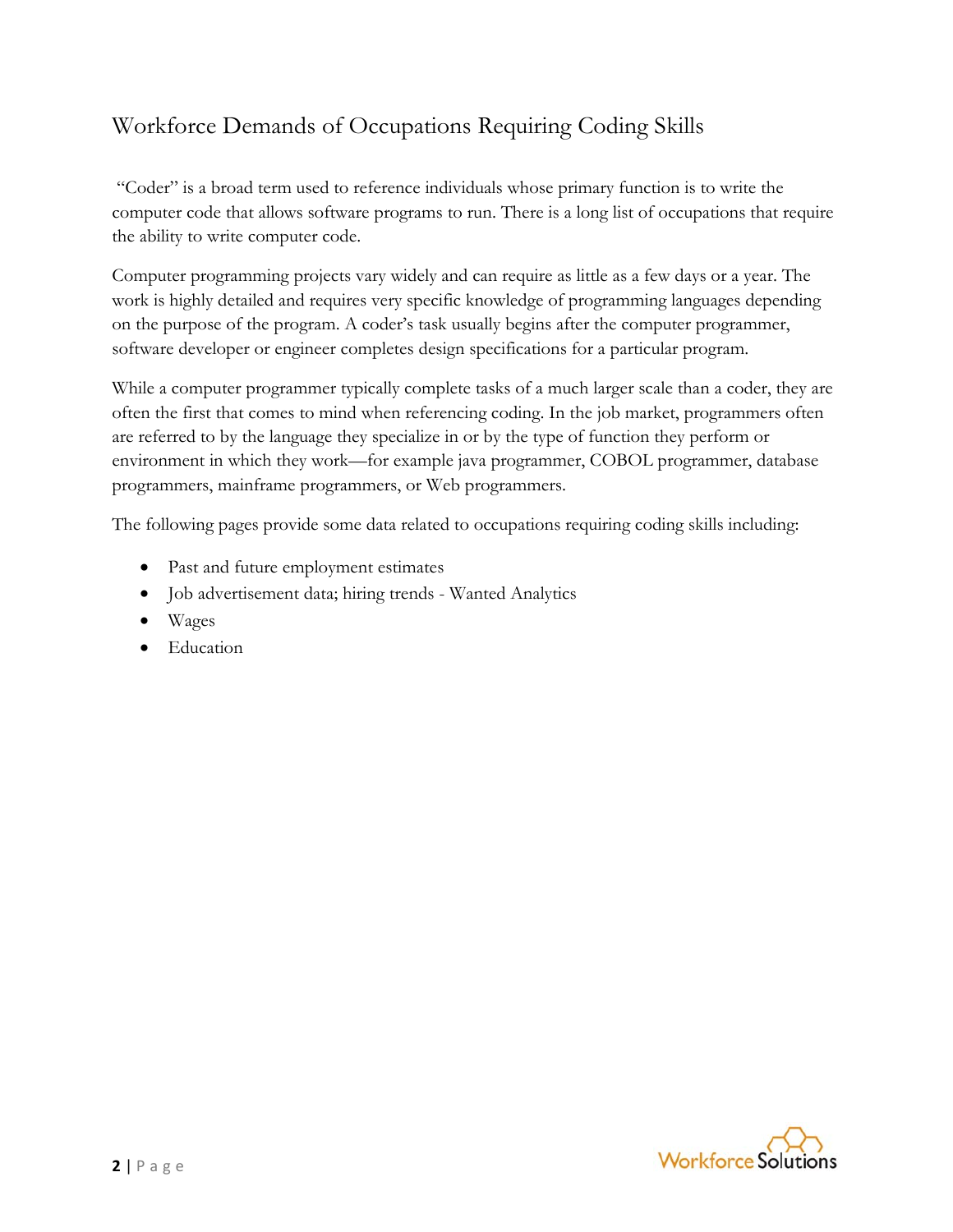# **Past and Future Employment**

### Computer Programmers

The number of computer programmers working in the Gulf Coast Region peaked at the end of the dot-com boom in 2000 at 11,770. As Figure 1 illustrates, by 2012 the number of computer programmers in the region had declined to less than half of what they were in 2000.



Source: Texas Workforce Commission LMCI Dept.

As Figure 2 illustrates, the projected growth rate for computer pogrammers, while mostly positive, have been well below the projected growth rate for all occupations across the region.



Source: Texas Workforce Commission LMCI Dept.

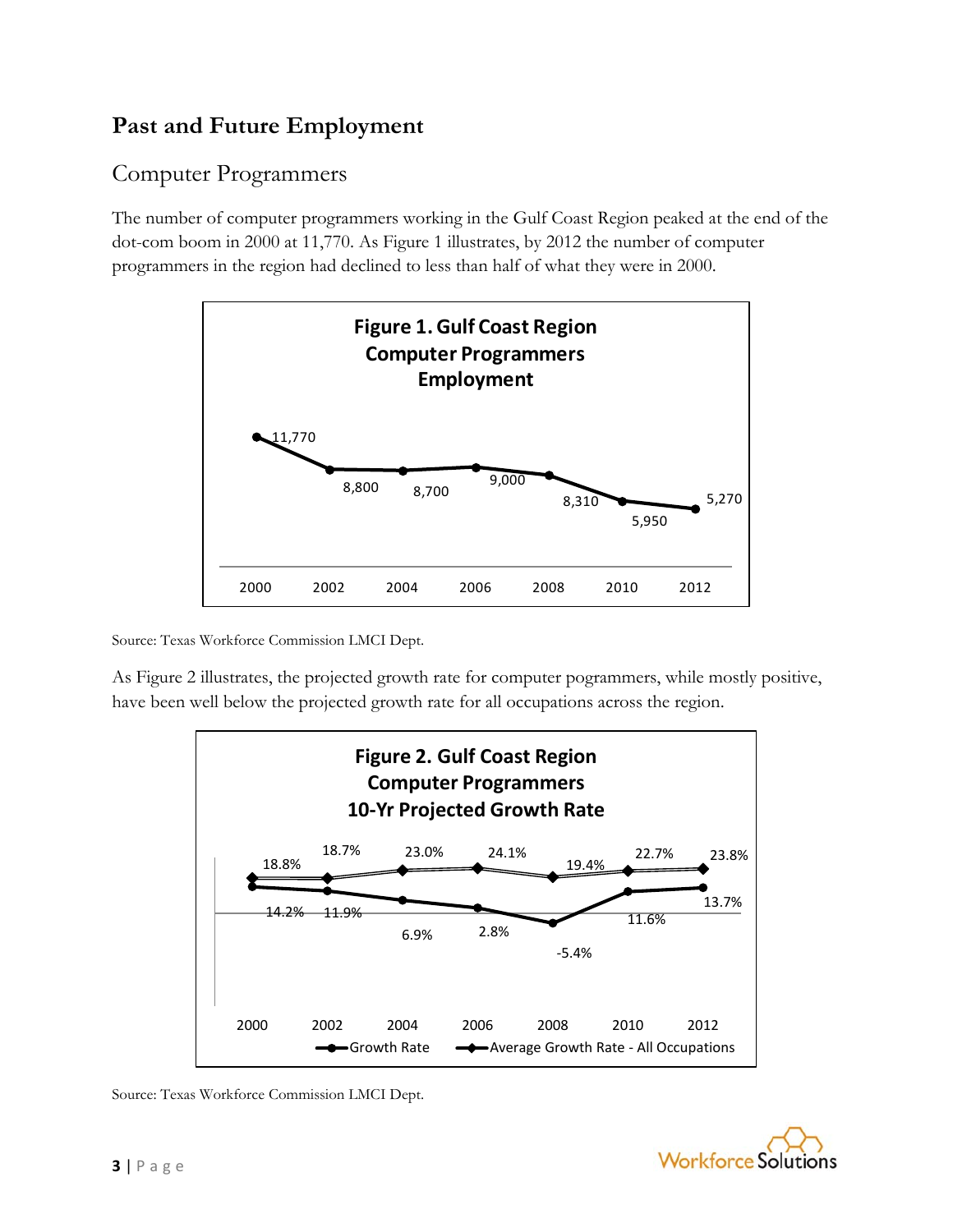Just as in Figures 1 and 2, Figure 3 illustrates a gradual decline in the number of annual average openings for computer programmers in the region. Most of the annual demand has been due to replacement needs.



Source: Texas Workforce Commission LMCI Dept.

A summary of historical estimated projections for computer programmers is provided below. While the ten year projected growth rate bottomed out at -5.4% in 2008 it has increased to 13.7% by 2012. Most projections have been positive since 2000 but the number of computer programmers in the region continues to decline as illustrated in Figure 1.

#### Gulf Coast Region

10 Year Projections from the Texas Workforce Commission LMCI Dept.

|      |            |             |          |         |                | Annual Average Openings |         |       |
|------|------------|-------------|----------|---------|----------------|-------------------------|---------|-------|
|      |            | Projected   |          | 10 Year | 10 Year Growth |                         |         |       |
|      |            | Employment  | Absolute | Growth  | Rate for All   |                         | Replace |       |
| Year | Employment | in 10 Years | Change   | Rate    | Occupations    | Growth                  | ment    | Total |
| 2000 | 11,770     | 13,440      | 1,670    | 14.2%   | 18.8%          | 165                     | 245     | 410   |
| 2002 | 8,800      | 9,850       | 1,050    | 11.9%   | 18.7%          | 105                     | 210     | 315   |
| 2004 | 8,700      | 9,300       | 600      | 6.9%    | 23.0%          | 60                      | 205     | 265   |
| 2006 | 9,000      | 9,250       | 250      | 2.8%    | 24.1%          | 25                      | 190     | 215   |
| 2008 | 8,310      | 7,860       | (450)    | $-5.4%$ | 19.4%          | 0                       | 155     | 155   |
| 2010 | 5,950      | 6,640       | 690      | 11.6%   | 22.7%          | 70                      | 140     | 210   |
| 2012 | 5,270      | 5,990       | 720      | 13.7%   | 23.8%          | 70                      | 140     | 210   |

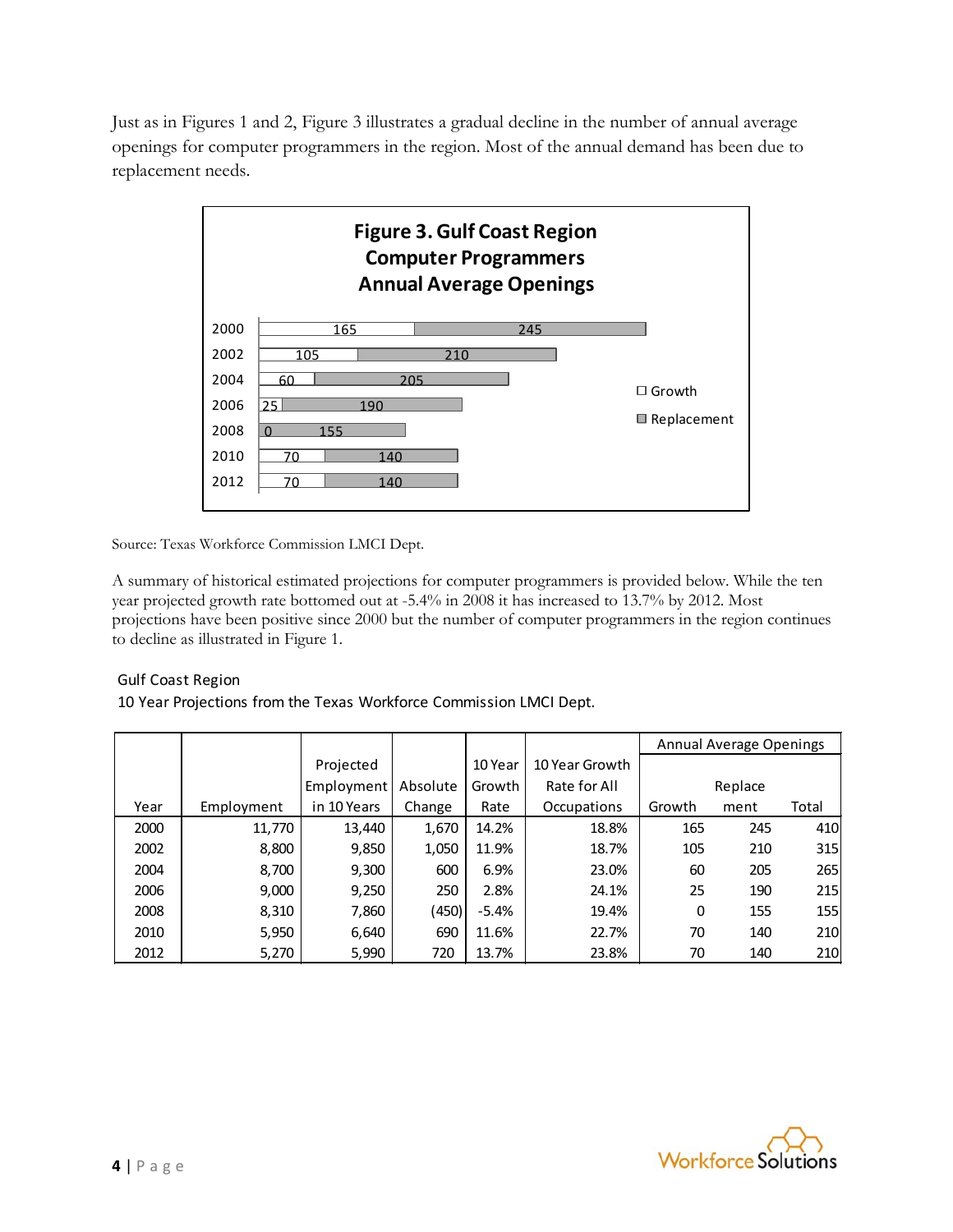Reasons for declining demand for computer programmers:

- Consolidation of system and application development
- Automation of programming functions and other advancements allowing users to design, write, and implement functions by other types of information workers
- Offshore outsourcing

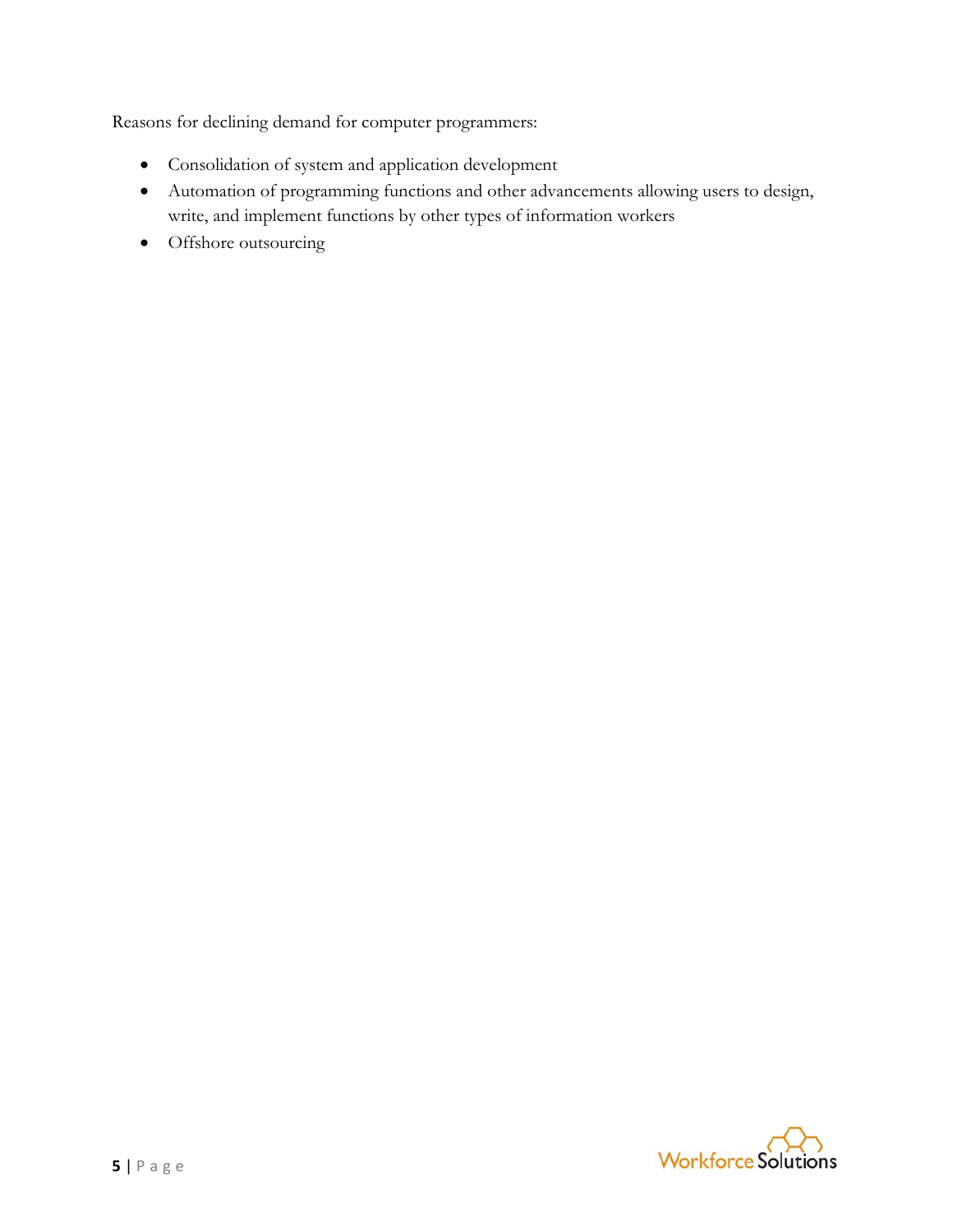# Top Occupations Requiring Coding Skills

Figure 4 provides estimated employment for three of the top computer occupations requiring coding skills. While two of the three occupations experienced job growth from 2000 to 2012, applications software developers was the only occupation to add jobs over the last four years of available data.



|                                   |        |       | Number Change Percent Change |              |
|-----------------------------------|--------|-------|------------------------------|--------------|
|                                   | 2008   | 2012  | 2008 to 2012                 | 2000 to 2012 |
| <b>Computer Programmers</b>       | 8,310  | 5,270 | (3,040)                      | $-36.6%$     |
| Software Developers, Applications | 8,560  | 9,590 | 1,030                        | 12.0%        |
| Software Developers, Systems      | 8,360  | 7,750 | (610)                        | $-7.3%$      |
|                                   |        |       | Number Change Percent Change |              |
|                                   | 2000   | 2012  | 2000 to 2012                 | 2000 to 2012 |
| <b>Computer Programmers</b>       | 11,770 | 5,270 | (6,500)                      | $-55.2%$     |
| Software Developers, Applications | 7,900  | 9,590 | 1,690                        | 21.4%        |
| Software Developers, Systems      | 7,070  | 7,750 | 680                          | 9.6%         |

Source: Texas Workforce Commission LMCI Dept.

Web developers are another occupation requiring a substantial amount of coding skills. While historical projection data is not available, current projections estimate job growth to be above average.

|                       |           |           |              | Number Change   Percent | Annual Average Openings |             |         |  |
|-----------------------|-----------|-----------|--------------|-------------------------|-------------------------|-------------|---------|--|
|                       | 2012      | 2022      | 2012 to 2022 | Change                  | Growth                  | Replacement | Total   |  |
| Web Developers        | 2,500     | 3.130     | 630          | 25.2%                   | 65                      | 40          | 105     |  |
| Total All Occupations | 2,987,190 | 3,699,620 | 712.430      | 23.8%                   | 71.245                  | 69.790      | 141,035 |  |

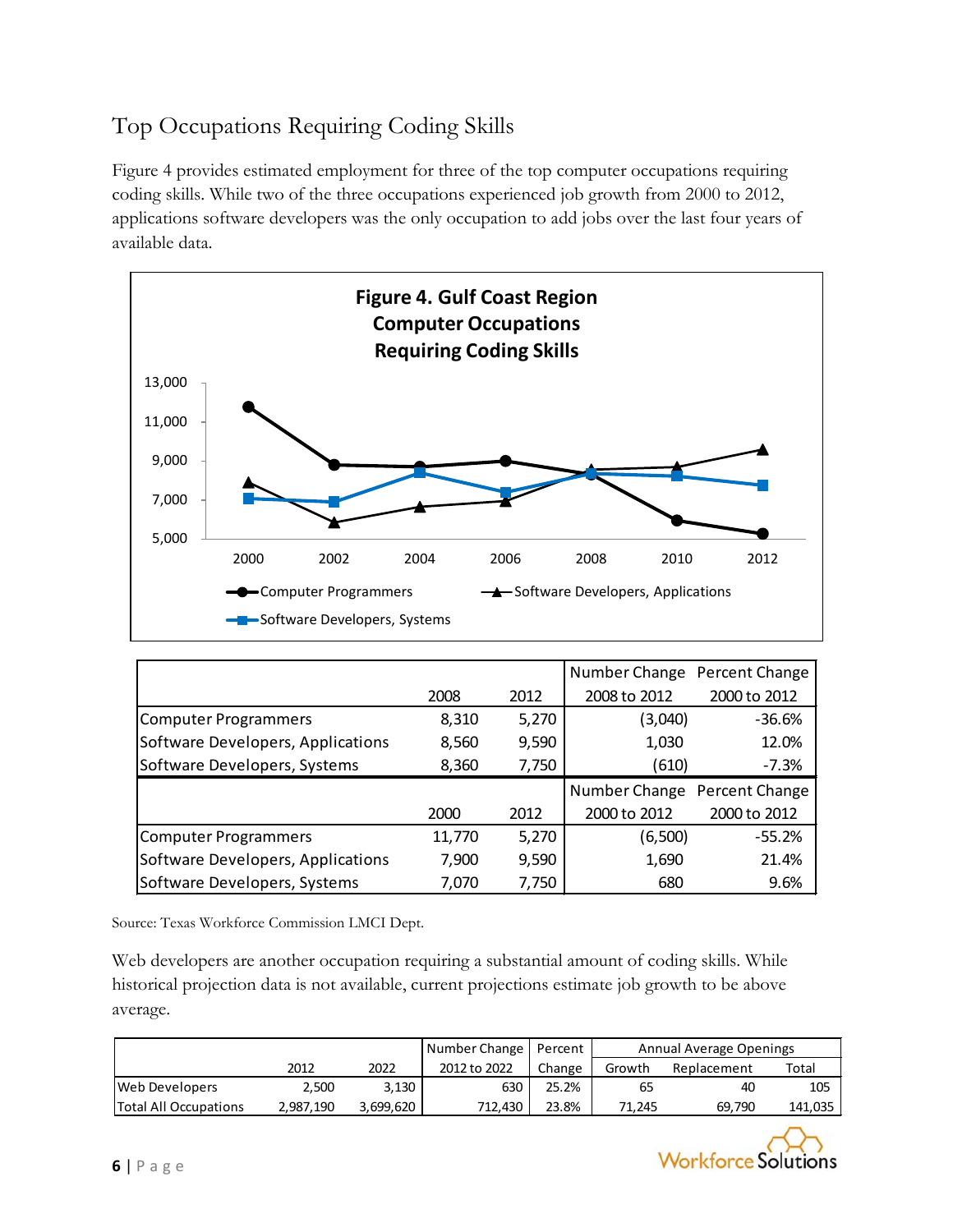# **Job Ads**

Figure 5 illustrates a slight decline in the monthly total number of ads for computer programmers since 2011 in the region. The most recent peak was in September 2013 with 693 ads which have since fallen to 394 (43.1%) by July 2015.



Source: Wanted Analytics

Figure 6 provides monthly total ad volume for four of the top computer occupations requiring coding skills. Note the gradual decline in ad volume since late 2013.



Source: Wanted Analytics

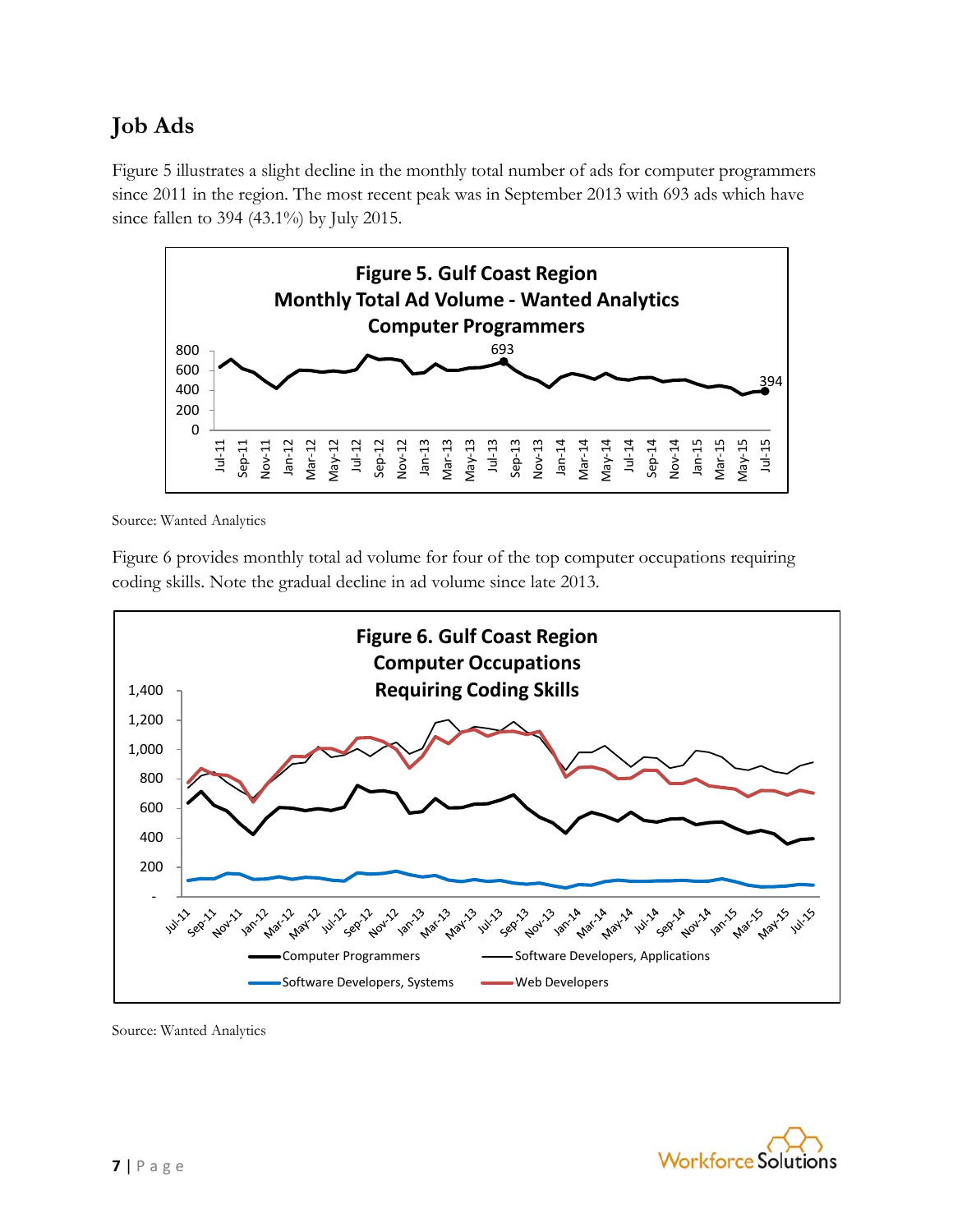In a semiannual review of total monthly ads for the top computer occupations requiring coding skills we find they peaked in July 2013 at 3,018 and have since declined by 30.7% to 2,091. Computer programmers and web developers have seen the largest decline over the last two years.

|                                   |       |                      | Number Change | Percent Change    | Number Change     | Percent Change    |                   |
|-----------------------------------|-------|----------------------|---------------|-------------------|-------------------|-------------------|-------------------|
|                                   |       |                      |               | July 2011 to July | July 2011 to July | July 2013 to July | July 2013 to July |
|                                   |       | Jul-11 Jul-13 Jul-15 |               | 2015              | 2015              | 2015              | 2015              |
| Computer Programmers              | 637   | 657                  | 394           | (243)             | $-38.1%$          | (263)             | $-40.0%$          |
| Software Developers, Applications | 740   | 1,129                | 914           | 174               | 23.5%             | (215)             | $-19.0\%$         |
| Software Developers, Systems      | 110   | 110                  | 78            | (32)              | $-29.1%$          | (32)              | $-29.1%$          |
| Web Developers                    | 775   | 1.122                | 705           | '70)              | $-9.0%$           | (417)             | $-37.2%$          |
| Total                             | 2.262 | 3,018                | 2.091         | (171)             | $-7.6%$           | (927)             | $-30.7%$          |

Gulf Coast Region Monthly Total Ad Volume

Figure 7 shows the top skills currently desired for computer programmers, software developers (applications and systems), and web developers for the Houston-The Woodlands-Sugar Land Metropolitan Statistical Area (H-W-S MSA). Data extacted from Wanted Analytics September 2, 2015.



Source: Wanted Analytics

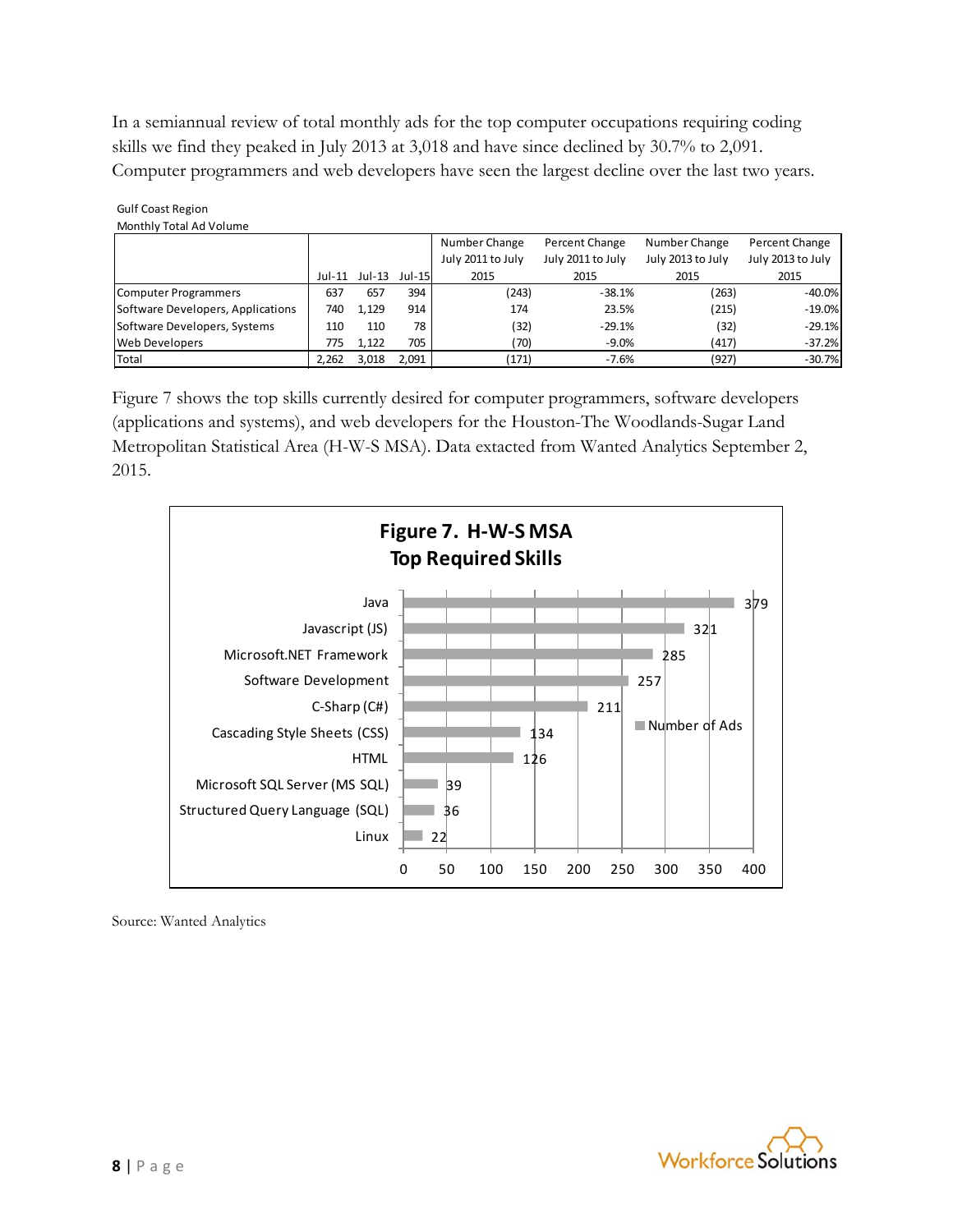### **Wages**



As seen in Figure 8, computer occupations requiring coding skills pay wages well above average..

Source: Texas Workforce Commission LMCI Dept.

The Texas Consumer Resource for Education and Workforce Statistic (TXCREWS) website allows individuals to compare wages related to various degree programs with the wages earned by former graduates in those fields. Data indicates a clear relationship between the level of degree and wages. [http://reports.thecb.state.tx.us/approot/thecb\\_tcr\\_ews/figure2.htm](http://reports.thecb.state.tx.us/approot/thecb_tcr_ews/figure2.htm)

#### Texas Consumers Resource for Education and Workforce Statistics

#### Year: 2012 , Major: Computer Programming

Statewide Summary for Community, Technical, and State Colleges Note: The graduates may or may not work in the field of study.

|                           |       | Time to       |          |              |
|---------------------------|-------|---------------|----------|--------------|
|                           | # of  | <b>Degree</b> | Avg      | Year 1       |
| <b>Institution</b>        | Grads | (Years)       | Loan     | <b>Wages</b> |
| Degree Level Total        | 304   | 4.32          | \$15,707 | \$35,056     |
| Degree Level: Certificate | 64    | 3.17          | \$12,147 | \$25,690     |
| Degree Level: Associate   | 163   | 4.89          | \$16,641 | \$37,792     |

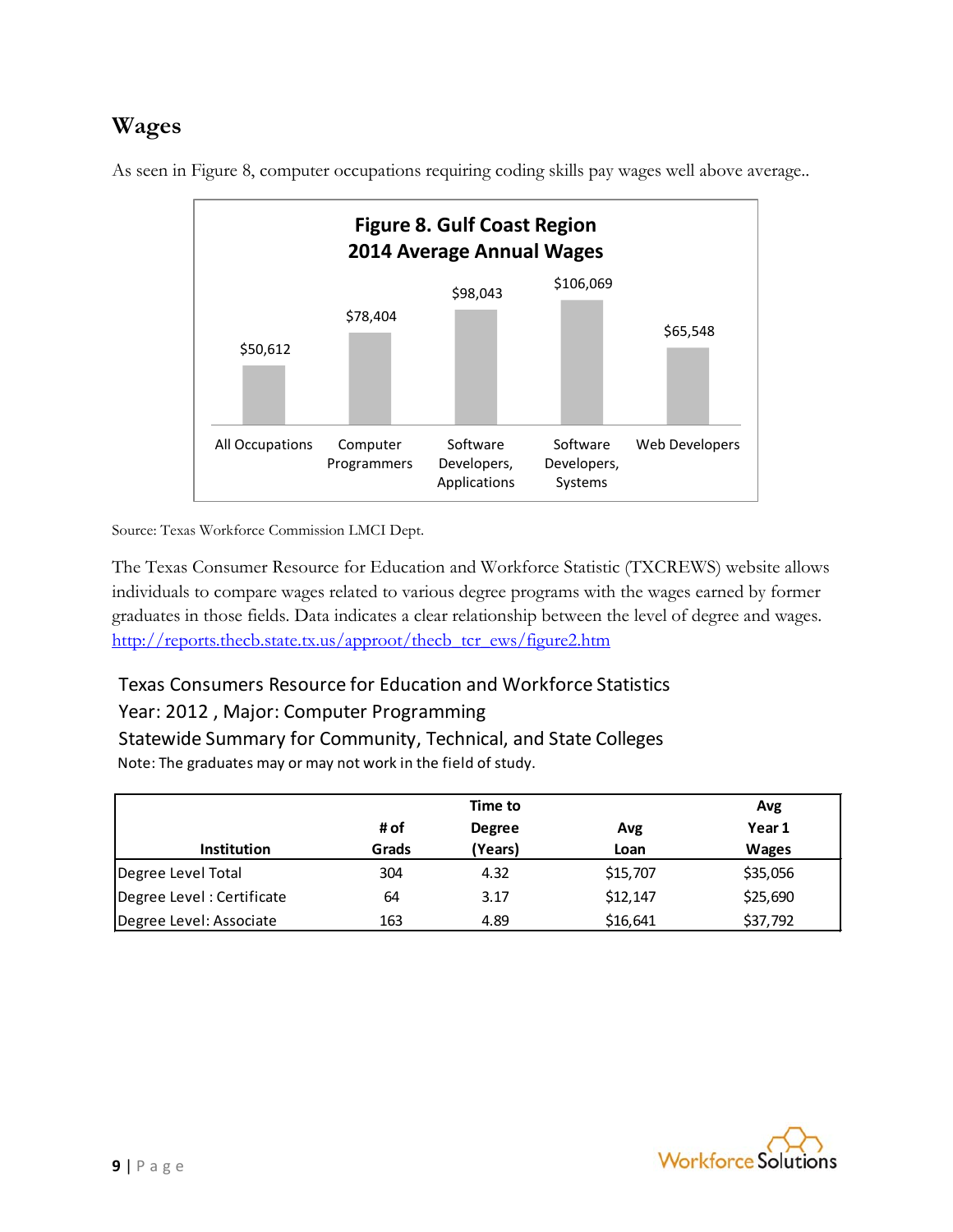### **Education**

The most common degrees of choice are computer science, mathematics, or information systems, while others take special courses in computer programming to supplement their field of expertise such as accounting, engineering, or finance for example.

Figure 9 represents average educational attainment by detailed occupations for workers 25 and over across the U.S.. Most workers in the related occupations have a bachelor's degree or higher. Computer programmers and web developers have the highest concentration of workers with an educational attainment level less than a bachelor's degree.